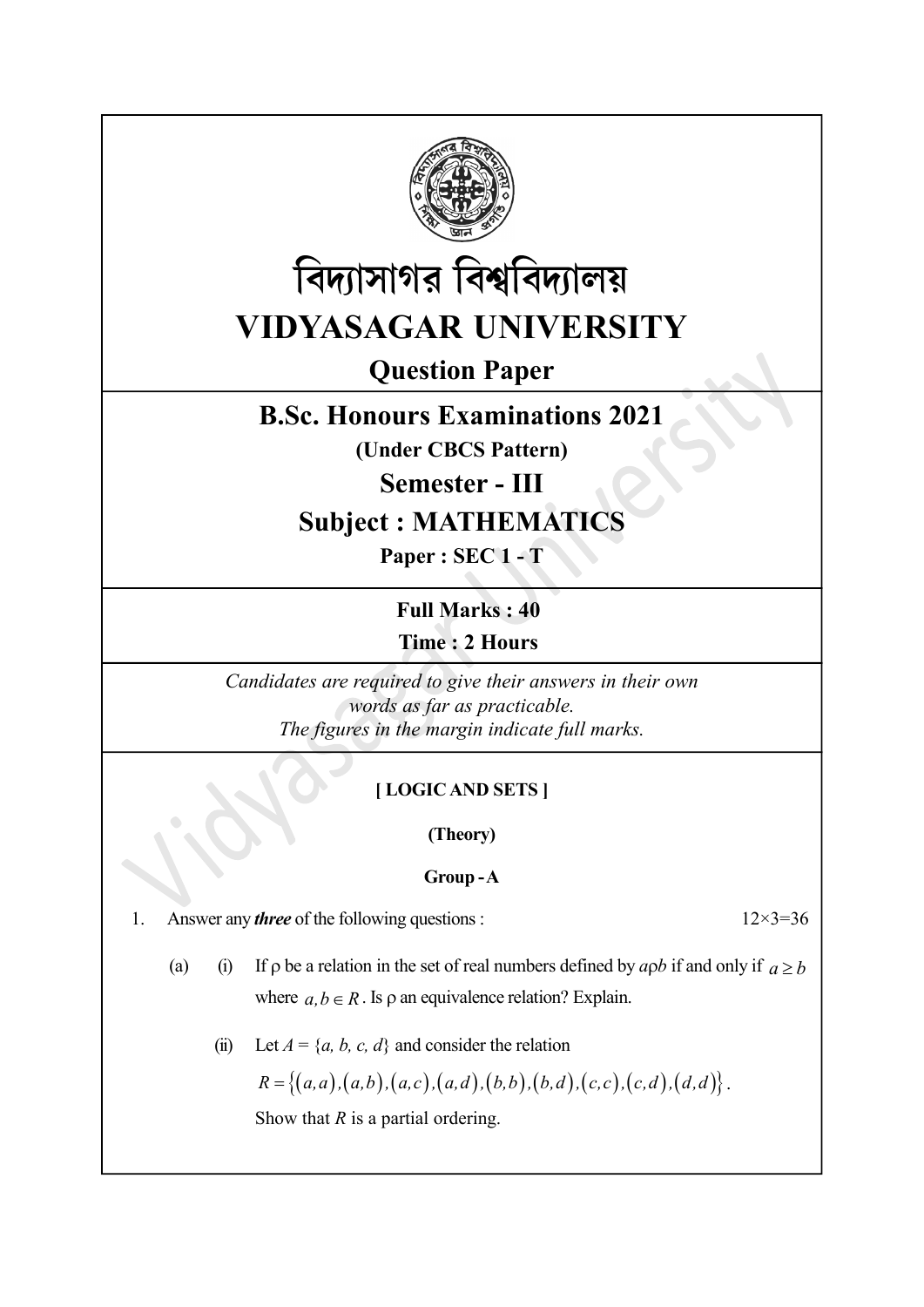(iii) A relation  $\rho$  is defined on  $\mathbb Z$  by "apb if and only if  $a^2 - b^2$  is divisible by 5 for  $a, b \in \mathbb{Z}^n$ . Prove that  $\rho$  is an equivalence relation on  $\mathbb{Z}$ .

 $4 + 4 + 4$ 

- (b) (i) Given  $A = \{1, 3, 5, 7\}, B = \{2, 3, 5, 8\}.$  List the elements of  $(A \cap B) \times$  $(B-A)$ . Is  $(A \cap B) \times (B-A)$  is a subset of  $A \times B$ ? Justify.
- (ii) Draw the graph for the relation 'congruent modulo 3' on the set  $A = \{2, 3, \ldots\}$ 4, 6, 7, 9} and hence show that the relation is reflexive, symmetric and transitive. , 5, 7},  $B = \{2, 3, 5, 8\}$ . List the elements of  $(A \cap B) \times B$ <br>  $B \times (B - A)$  is a subset of  $A \times B$ ? Justify.<br>
for the relation 'congruent modulo 3' on the set  $A = \{2, 3, 8\}$ <br>
hence show that the relation is reflexive, symmet 5, 8}. List the elements of  $(A \cap B) \times$ <br>set of  $A \times B$ ? Justify.<br>gruent modulo 3' on the set  $A = \{2, 3, \}$ <br>e relation is reflexive, symmetric and<br>of a set X, then prove that<br> $4+4+4$ <br>is Tautology (without truth table) :<br>e tha
	- (iii) If A, B and C are any three sub-sets of a set X, then prove that  $A \times (B \cup C) = (A \times B) \cup (A \times C).$  4+4+4
- (c) (i) Prove that the following proposition is Tautology (without truth table) :  $[(p \vee q) \wedge (p \rightarrow r) \wedge (q \rightarrow r)] \rightarrow r$ 
	- (ii) Using mathematical induction, prove that

$$
\frac{1^2}{1.3} + \frac{2^2}{3.5} + \dots + \frac{n^2}{(2n-1)(2n+1)} = \frac{n(n+1)}{2(2n+1)}.
$$

(iii) If  $p(x)$  be a predicate on the domain set D then prove that  $\sim \forall x p(x) = \exists x \sim p(x).$  4+5+3

- (d) (i) Prove that the following set of premises is inconsistence  $p \rightarrow q, p \rightarrow r, q \rightarrow \neg r, p$ .
	- (ii) Show that each group of logical implications 'conditional and contrapositive' and 'inverse and converse' is logically equivalence.
	- (iii) Find the negation of the following statements :

(a) 
$$
\exists x p(x) \land \exists y q(y)
$$
, (b)  $\forall x p(x) \lor \exists y q(y)$ . 4+4+(2+2)

- (e) (i) How many positive integers between 100 and 999 are (A) not divisible by neither 3 nor 4? (B) divisible by 3 but not by 4?
	- (ii) For any three subsets A, B, C of a universal set X, prove that  $A \cap B = (A \cup B) \Delta (A \Delta B).$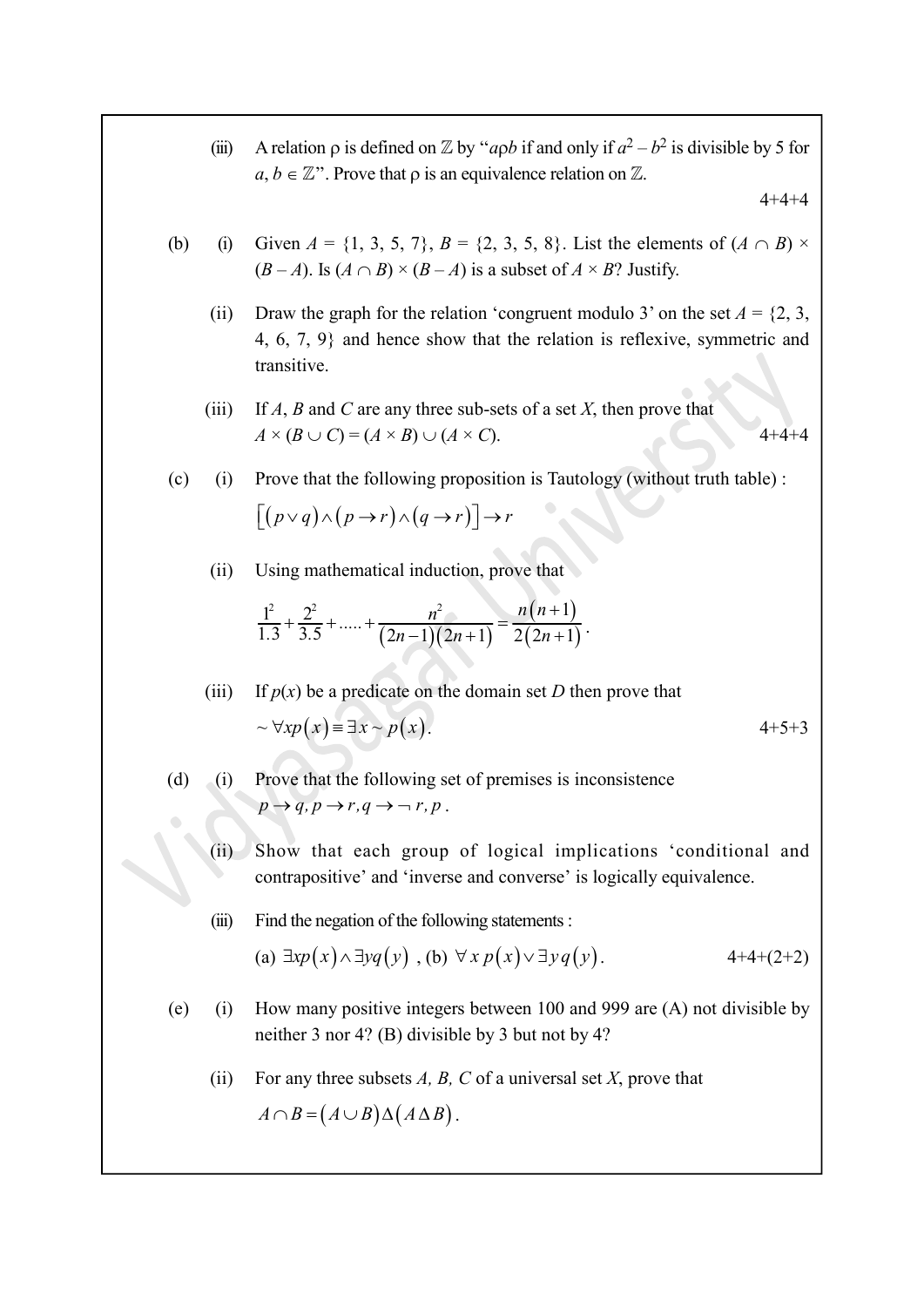- (iii) Prove that  $n(A \cup B) = n(A) + n(B) n(A \cap B)$ . 4+4+4
- (f) (i) Let  $A_0$ ,  $A_1$  and  $A_2$  be three subsets of Z (set of integers) defined by  $A_i = \{3n + i : n \in \mathbb{Z}\}\$  for  $i = 0, 1, 2$ . Show that  $A_0, A_1$  and  $A_2$  form a partition of the set Z.
	- (ii) Establish the equivalence  $p \to (q \lor r) = (p \to q) \lor (p \to r)$ .
	- (iii) Show that  $\exists x Q(x)$  is a valid conclusion from the premises :  $\forall (x) (p(x) \rightarrow Q(x))$  and  $\exists x P(x)$ . 4+4+4

#### Group - B

- 2. Answer any *two* of the following questions :  $2 \times 2 = 4$ 
	- (a) What do you mean by argument and valid argument in propositional logic?
	- (b) If R be an equivalence relation on a non-empty set A and  $a \in A$ , then prove that  $a \in A$  $[a]$ .
	- (c) Define partial order relation with example.
	- (d) Translate the following sentence into a logical statement :

A necessary condition for x to be prime is that either x is odd or  $x = 2$ .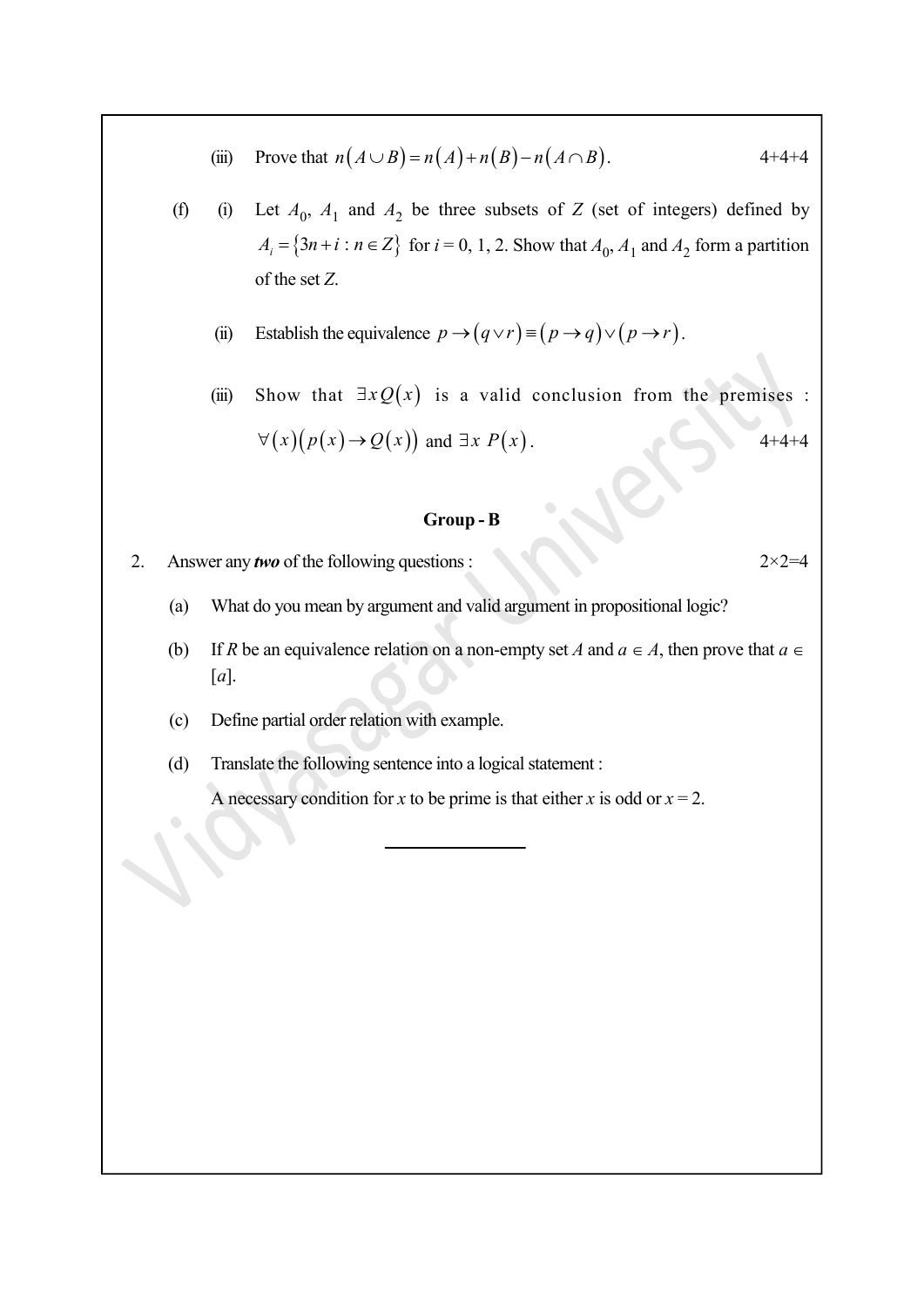### OR

# [ OBJECT ORIENTED PROGRAMMING IN C++ ]

## (Theory)

### Group-A

| Answer any <i>three</i> of the following questions :<br>1. |                                                    |       |                                                                          | $12\times3=36$   |
|------------------------------------------------------------|----------------------------------------------------|-------|--------------------------------------------------------------------------|------------------|
|                                                            | (a)<br>(i)<br>oriented programming.                |       | Write the differences between procedures oriented programming and object |                  |
|                                                            |                                                    | (ii)  | Write about the basic concepts of object oriented programming?           | $4 + 8$          |
|                                                            | (b)                                                | (i)   | What are the applications of void data type in $C++?$                    |                  |
|                                                            |                                                    | (ii)  | Why is an array called a derived data type?                              |                  |
|                                                            |                                                    | (iii) | Describe enumeration data types with examples.                           | $3+3+6$          |
|                                                            | (c)                                                | (i)   | What is call by reference? Give an example.                              |                  |
|                                                            |                                                    | (ii)  | What are the advantages of inline function?                              |                  |
|                                                            |                                                    | (iii) | What is a friend function? Explain with an example.                      | $4+3+5$          |
|                                                            | (d)                                                | (i)   | What is the difference between constructor and destructor?               |                  |
|                                                            |                                                    | (ii)  | Discuss about the different types of constructor with examples.          | $3+9$            |
|                                                            | (e)                                                | (i)   | Write a $C_{++}$ program to show the function overloading.               |                  |
|                                                            |                                                    | (ii)  | What is a polymorphism? Give an example.                                 | $6 + 6$          |
|                                                            | (f)                                                | (i)   | Write about the different types of inheritance.                          |                  |
|                                                            |                                                    | (ii)  | Write a $C \rightarrow$ program to implement multiple inheritance.       | $6 + 6$          |
| Group-B                                                    |                                                    |       |                                                                          |                  |
| 2.                                                         | Answer any <i>two</i> of the following questions : |       |                                                                          | $2 \times 2 = 4$ |
|                                                            | What is an object oriented programming?<br>(a)     |       |                                                                          |                  |
|                                                            | What are the features of MS Word?<br>(b)           |       |                                                                          |                  |